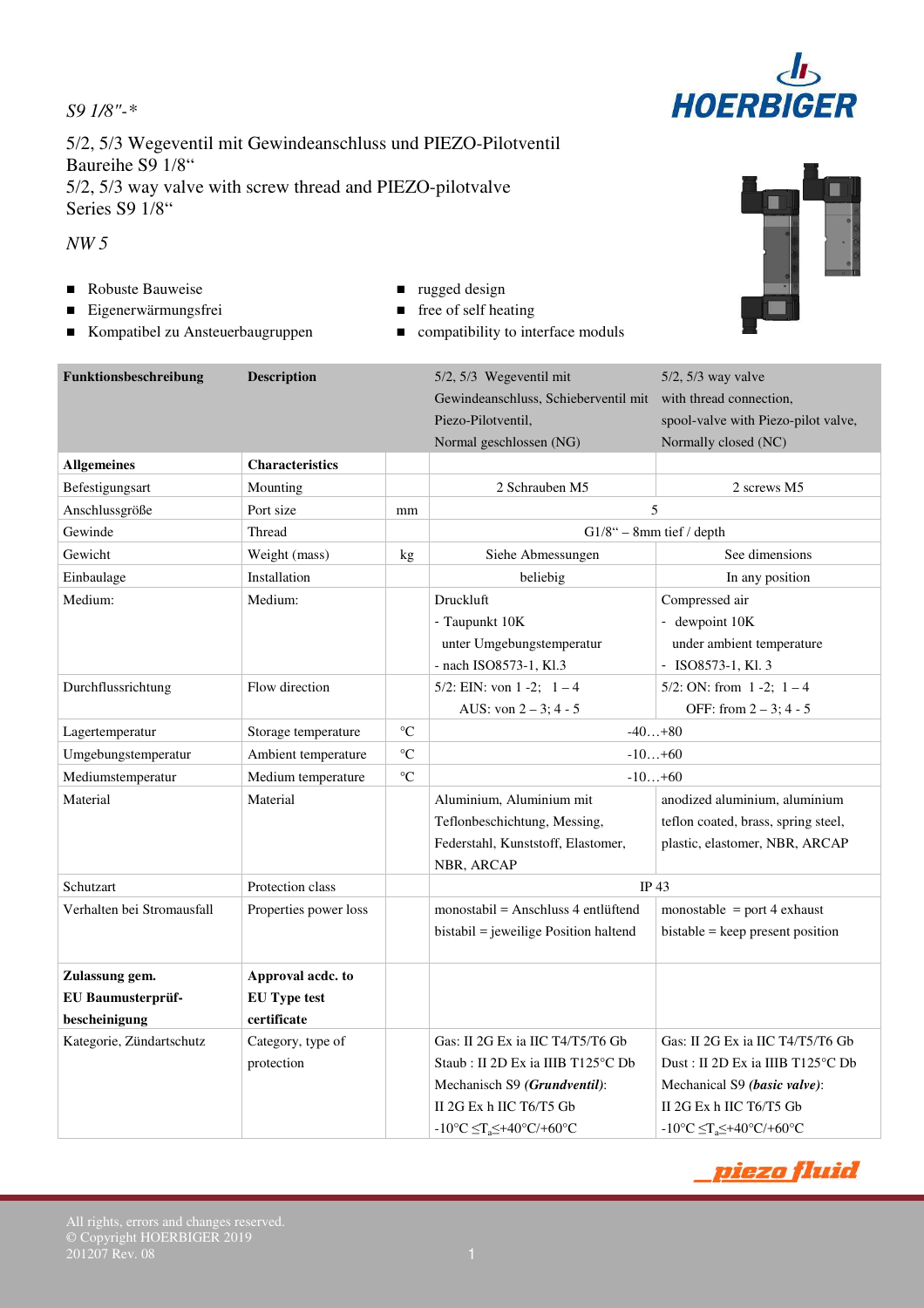

| Pneumatische Kenngrößen                                      | <b>Pneumatic characteristics</b>     |                                   |                 |                                                   |                                  |             |                              |
|--------------------------------------------------------------|--------------------------------------|-----------------------------------|-----------------|---------------------------------------------------|----------------------------------|-------------|------------------------------|
| Nenndruck                                                    | Nominal pressure                     | P <sub>1</sub>                    | bar             |                                                   |                                  | 6           |                              |
| <b>Betrieb</b> mit                                           | Operation with                       |                                   |                 |                                                   |                                  |             |                              |
| interner Steuerluft                                          | internal pilot air                   | P <sub>1</sub>                    | bar             |                                                   |                                  | 2,58,0      |                              |
| Arbeitsdruckbereich                                          | Operating pressure                   |                                   |                 |                                                   |                                  |             |                              |
| Betrieb mit                                                  | Operation with                       |                                   |                 |                                                   |                                  |             |                              |
| externer Steuerluft                                          | external pilot air                   |                                   |                 |                                                   |                                  |             |                              |
| Steuerdruckbereich                                           | Pilot air pressure                   |                                   |                 |                                                   |                                  |             |                              |
| bei $P_1 < 2.5$ bar                                          | with $P_1 < 2.5$ bar                 | $P_{st}$                          |                 |                                                   |                                  | > 2,5       |                              |
| bei $P_1$ 2,5 8,0 bar                                        | with $P_1$ 2,5 8,0 bar               | $\mathbf{P}_{\text{st}}$          |                 |                                                   | $(P_{st} \ge P_1)$               |             |                              |
| Arbeitsdruckbereich                                          | Operating pressure                   | $P_1$                             | bar             | 08.0                                              |                                  |             |                              |
| Nenndurchfluss (6 $\rightarrow$ 5bar)                        | Nominal flow $(6 \rightarrow 5$ bar) | $Q_N$                             | 1/min           | 500                                               |                                  |             |                              |
| Elektrische Kenngrößen                                       | <b>Electric characteristics</b>      |                                   |                 |                                                   |                                  |             |                              |
| Rel. Einschaltdauer                                          | Duty cycle                           |                                   |                 | 100 bei maximal 6000 h                            |                                  |             | 100 within maximal duty time |
|                                                              |                                      |                                   | $\frac{0}{0}$   | Dauerbetrieb                                      |                                  |             | of 6000 h permanent          |
|                                                              |                                      |                                   |                 |                                                   |                                  |             | operation                    |
| Elektroniktyp                                                | Electronic type                      |                                   |                 | PT63                                              |                                  | <b>PM64</b> | <b>PN61</b>                  |
| Nennspannung                                                 | Nominal voltage                      |                                   | VDC             | 9                                                 |                                  | 16          | 30                           |
| Ansteuerspannung                                             | Switching voltage                    | $U_{\text{ein}}$                  | V DC            | 5, 59                                             |                                  | 616         | 730                          |
|                                                              |                                      | $U_{\text{aus}}$                  | V DC            | 1                                                 |                                  | 1           | 1                            |
| Haltestrom                                                   | On current                           | $I_{\text{ein}}$                  | mA              | 119                                               |                                  | 1,723       | 219                          |
|                                                              |                                      | $I_{\text{aus}}$                  | mA              | 0,05                                              |                                  | 0,1         | 0,22                         |
| Leistungsaufnahme                                            | Power consumption                    | $\mathbf{P}_{Nmin}$               | $\bold{mW}$     | 5,5                                               |                                  | 10          | 14                           |
|                                                              |                                      | $P_{Nmax}$                        | mW              | 171                                               |                                  | 368         | 571                          |
| Sicherheitstechn. Daten gemäß EG-Baumuster-Prüfbescheinigung |                                      |                                   |                 | Safety data according to EU type test certificate |                                  |             |                              |
| Spannung                                                     | Voltage                              | $U_i$                             | V <sub>DC</sub> | 9                                                 |                                  | 16          | 30                           |
| Strom                                                        | Current                              | $I_i$                             | mA              |                                                   | nicht relevant / not relevant 1) |             |                              |
| Äußere Kapazität                                             | External capacitance                 | $C_i$                             | nF              | 12                                                | 12                               |             | 12                           |
| Äußere Induktivität                                          | External inductance                  | $L_i$                             | nH              |                                                   | vernachlässigbar / negligible    |             |                              |
| Anschluss<br>Connector                                       |                                      | Gerätestecker Industriebauform B; |                 | Plug connector to industrial form B;              |                                  |             |                              |
|                                                              |                                      | elektrische Kontaktierung 1=GND;  |                 | electrical connections 1=GND;                     |                                  |             |                              |
|                                                              |                                      | $2 =$ Signal                      |                 | $2 = signal$                                      |                                  |             |                              |
|                                                              |                                      |                                   |                 | Klemmen/Anschlussblock                            |                                  |             |                              |
|                                                              |                                      |                                   |                 |                                                   |                                  |             |                              |

| Formel zur Berechnung der Stromaufnahme | Formula to calculate the electric current |                       |  |  |
|-----------------------------------------|-------------------------------------------|-----------------------|--|--|
| PT63                                    | PM64                                      | <b>PN61</b>           |  |  |
| $I = (Ux5.14) - 27.27$                  | $I = (Ux2.13) - 11.08$                    | $I = (Ux0.74) - 3.17$ |  |  |

<sup>1)</sup> Interne Begrenzung des Eingangsstroms  $I_i$  / Internal limitation of input current  $I_i$ Für Auslegung des eigensicheren Stromkreises kann für  $I_i$  ein Wert > Io verwendet werden For calculation of intrinsically safe circuit can be used a value  $>$  Io for I<sub>i</sub>



**GSD-22**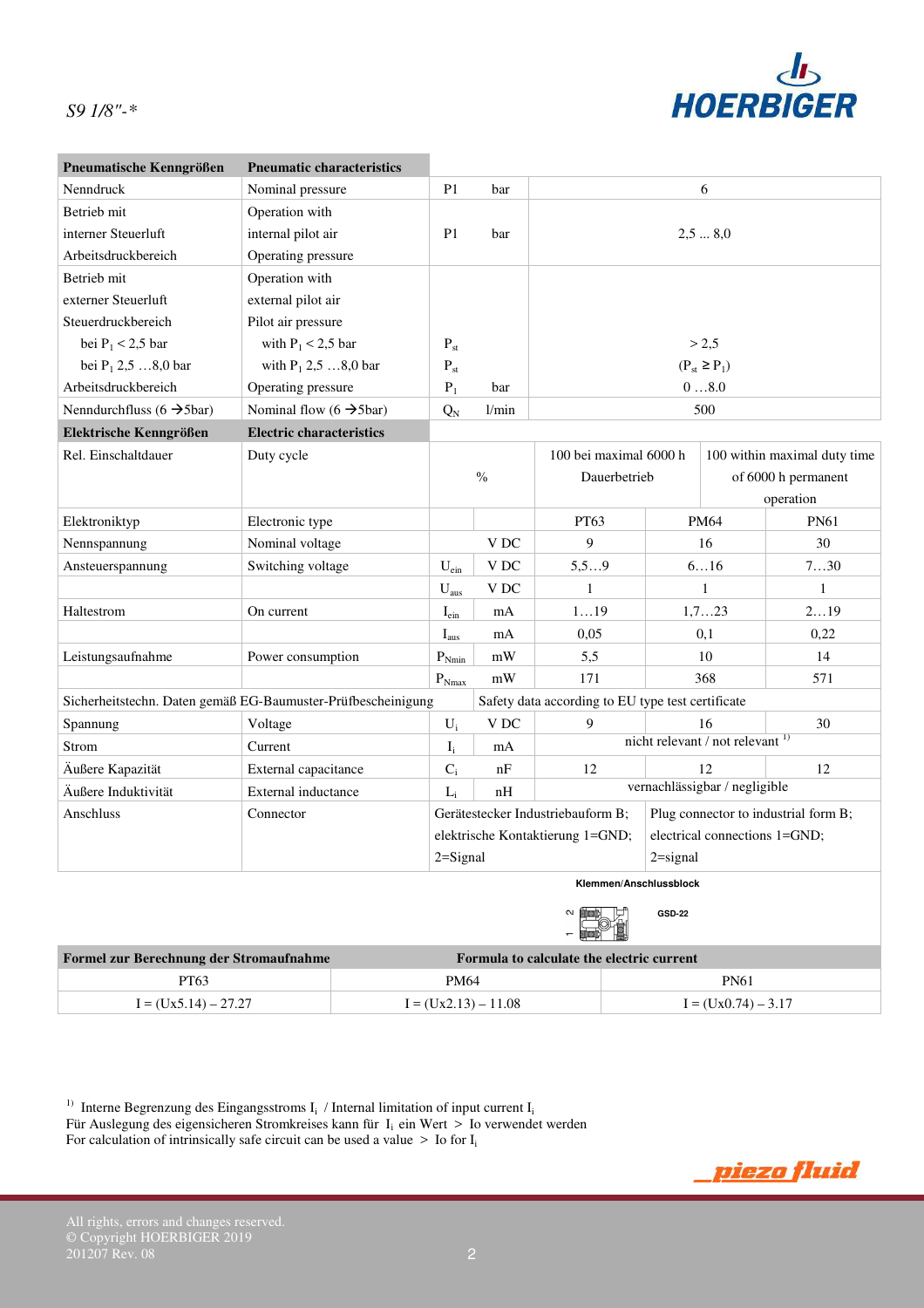



© Copyright HOERBIGER 2019  $201207$  Rev. 08  $3$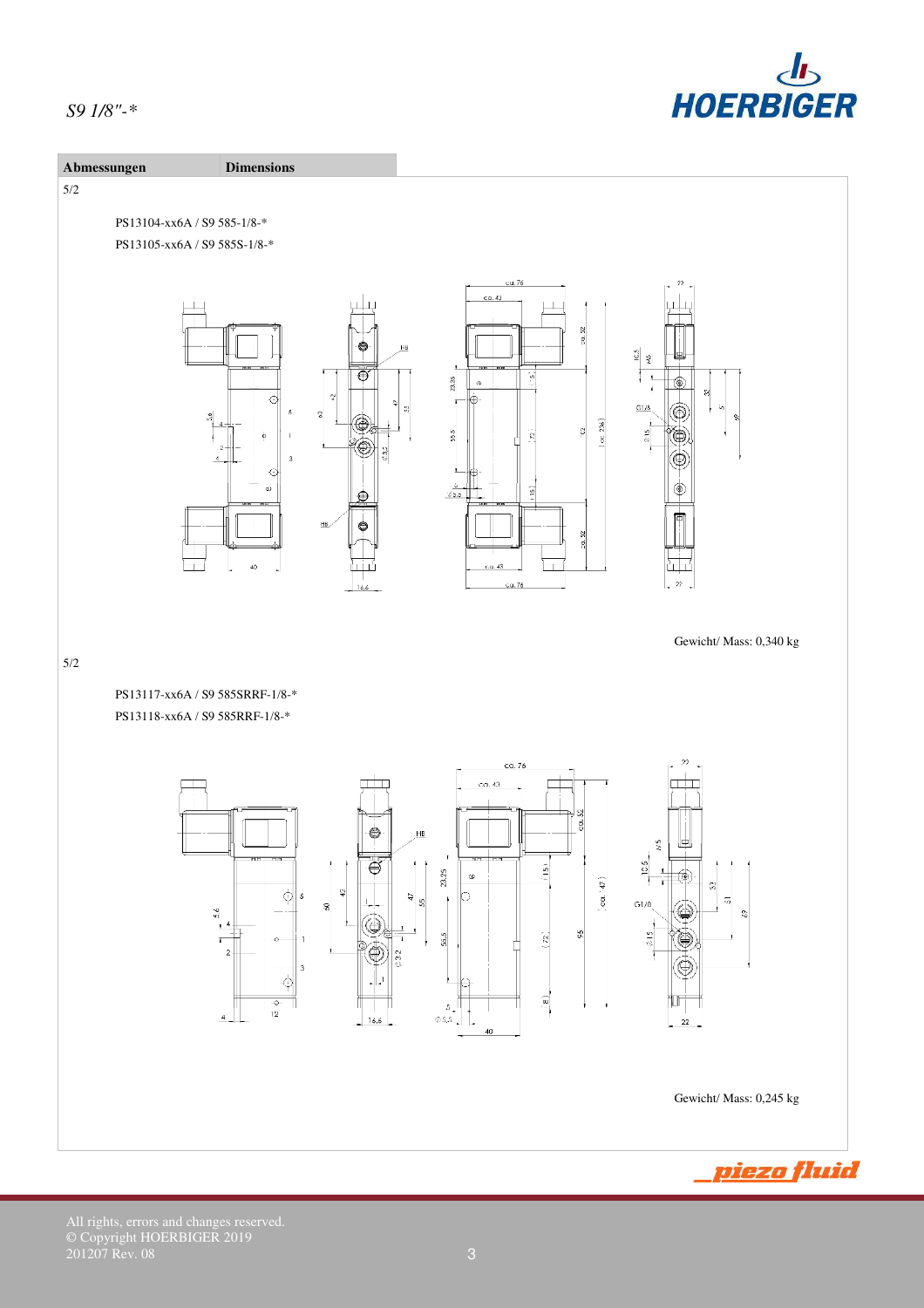



# **Zubehör/ Accessory**

| <b>Bezeichnung</b> |                           | <b>Bestellnummer</b> |
|--------------------|---------------------------|----------------------|
|                    | <b>Description</b>        | Order number         |
| Ersatzstecker      | Connector for replacement | KY9393               |
| Stecker mit LED    | Connector with LED        | Auf Anfrage/         |
|                    |                           | On request only      |